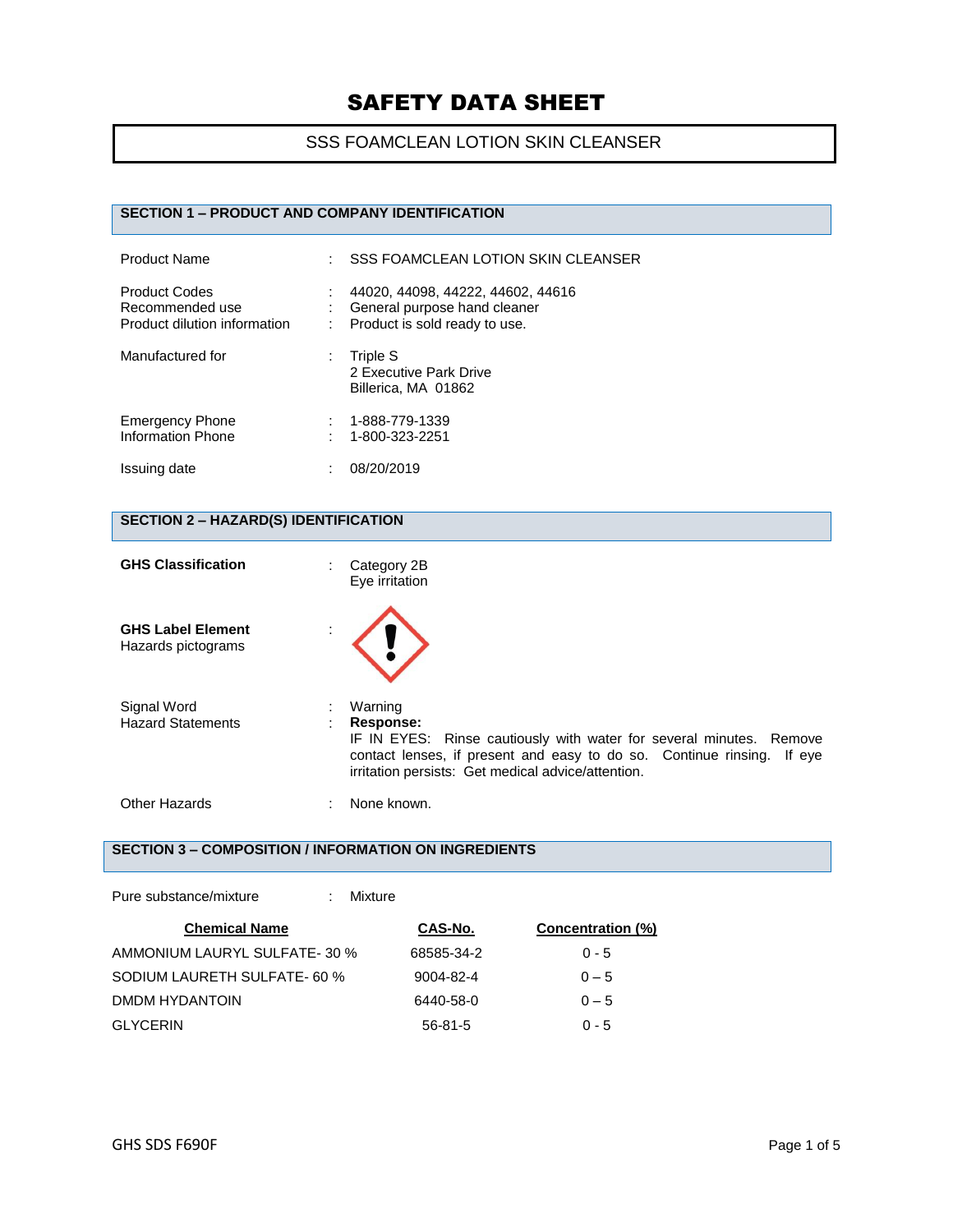## SSS FOAMCLEAN LOTION SKIN CLEANSER

#### **SECTION 4 – FIRST AID MEASURES**

| In case of eye contact     |   | Flush eyes under eyelids with plenty of cool water for at least 15 minutes. If<br>irritation persists, seek medical/advice attention.      |
|----------------------------|---|--------------------------------------------------------------------------------------------------------------------------------------------|
| In case of skin contact    |   | : If irritation persists, wash with water.                                                                                                 |
| If ingested                | ÷ | Contact a physician or Poison Control Center immediately. Do not induce<br>vomiting never give anything by mouth to an unconscious person. |
| If inhaled                 | ÷ | Get medical attention if symptoms occur.                                                                                                   |
| Protection of first-aiders | ÷ | No special precautions are necessary.                                                                                                      |
| Notes to physicians        |   | Treat symptomatically.                                                                                                                     |

### **SECTION 5 – FIRE-FIGHTING MEASURES**

| Suitable extinguishing media                      |   | Use extinguishing measures that are appropriate to local circumstances and<br>the surrounding environment.                                                                          |
|---------------------------------------------------|---|-------------------------------------------------------------------------------------------------------------------------------------------------------------------------------------|
| Unsuitable extinguishing<br>media                 | ٠ | None known.                                                                                                                                                                         |
| Specific hazards during<br>firefighting           | ÷ | No flammable or combustible.                                                                                                                                                        |
| Hazardous combustions<br>products                 | ÷ | Carbon oxides                                                                                                                                                                       |
| Special protective equipment<br>for fire-fighters |   | Use personal protective equipment.                                                                                                                                                  |
| Specific extinguishing<br>methods                 |   | Fire residues and contaminated fire extinguishing water must be disposed of<br>in accordance with local regulations. In the event of fire and/or explosion do<br>not breathe fumes. |

| <b>SECTION 6 – ACCIDENTAL RELEASE MEASURES</b>    |                                                                                                                                |  |  |
|---------------------------------------------------|--------------------------------------------------------------------------------------------------------------------------------|--|--|
| Personal precautions<br>Environmental precautions | No special measures required.<br>Avoid contact of large amounts of spilled material runoff with soil and<br>surface waterways. |  |  |
| Methods of cleaning up                            | Absorb with inert material. Use a water rinse for final clean-up.                                                              |  |  |

#### **SECTION 7 – HANDLING AND STORAGE**

| Handling | Wash hands after handling.                                    |  |
|----------|---------------------------------------------------------------|--|
| Storage  | Keep out of reach of children. Keep container tightly closed. |  |
|          | Store between 32 to 122 degrees F.                            |  |

#### **SECTION 8 – EXPOSURE CONTROLS / PERSONAL PROTECTION**

| Engineering measures | Good general ventilation should be sufficient to control workers exposure to<br>airborne contamination. |
|----------------------|---------------------------------------------------------------------------------------------------------|
| Personal protection  |                                                                                                         |
| Eyes                 | Eye protection should be used when splashing may occur.                                                 |
| Hands                | No protective equipment is needed under normal use.                                                     |
| <b>Skin</b>          | No protective equipment is needed under normal use.                                                     |
| Respiratory          | No protective equipment is needed under normal use.                                                     |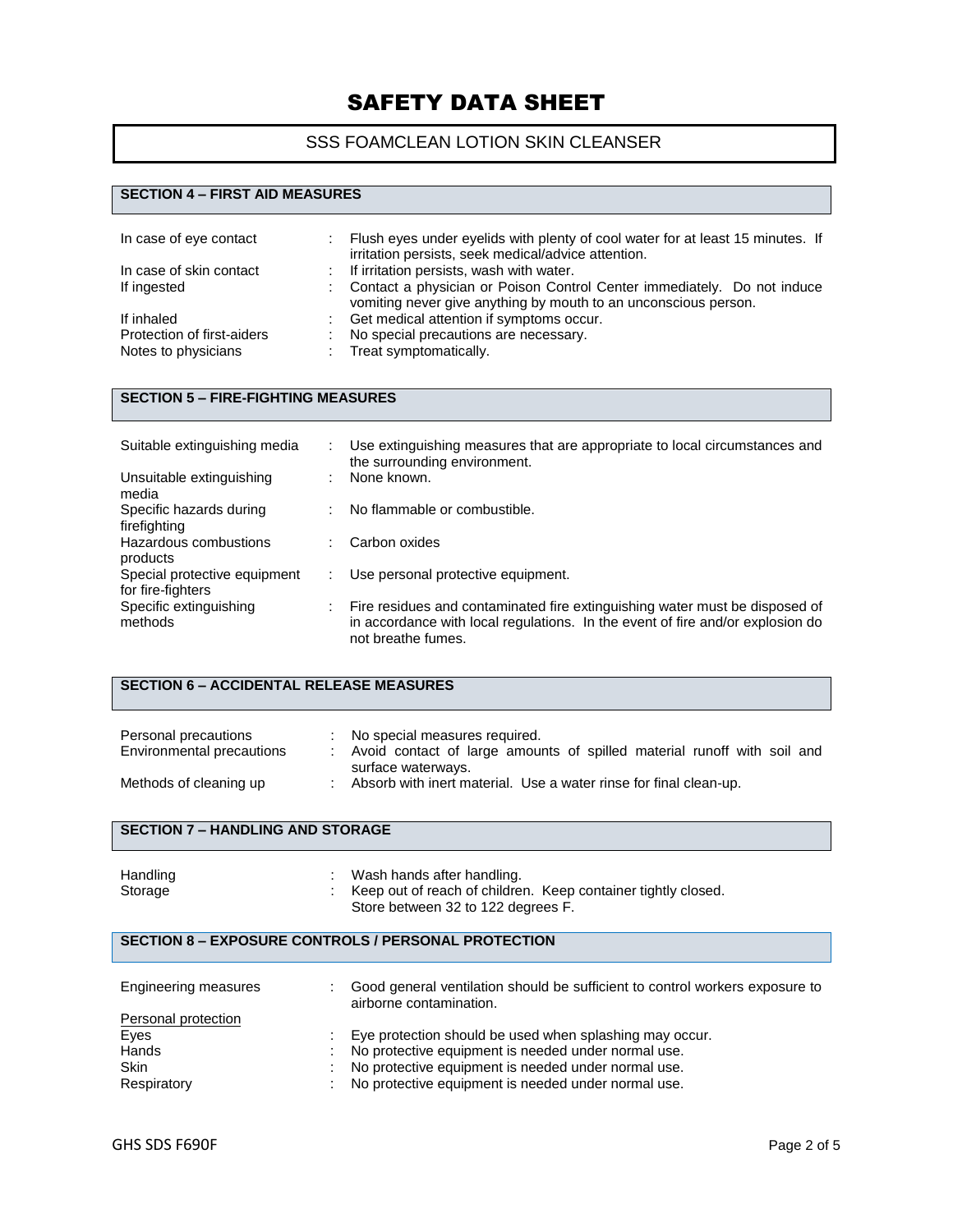### SSS FOAMCLEAN LOTION SKIN CLEANSER

#### **SECTION 9 – PHYSICAL AND CHEMICAL PROPERTIES**

Appearance: Water, thin medium red liquid Upper/lower flammability limits: N/A<br>Odor: Fruity, floral fragrance added Vapor pressure: N/A Odor: Fruity, floral fragrance added Vapor pressure: N/<br>Odor Threshold: No data available Vapor density: N/A Odor Threshold: No data available ph: 6.5 typical **Phenomical Relative density:** No data available.<br>
Melting point/freezing point: N/A Solubility (ies): No data available. Melting point/freezing point: N/A Solubility (ies): No data available.<br>
Initial boiling and boiling range: N/A Partition coefficient: n-octanol/wat Flash point: N/A<br>
Evaporation rate: <1 Channel Auto ignition temperature: N/A<br>
Decomposition temperature: N Flammability (solid, gas): No data available

Initial boiling and boiling range: N/A Partition coefficient: n-octanol/water: No data available.<br>Flash point: N/A Auto ignition temperature: N/A Decomposition temperature: No data available.<br>Viscosity: N/A

# **SECTION 10 – STABILITY AND REACTIVITY**

| Stability<br>Possibility of hazardous<br>reactions                                   | ÷.       | The product is stable under normal conditions.<br>No dangerous reaction is known under conditions of normal use. |
|--------------------------------------------------------------------------------------|----------|------------------------------------------------------------------------------------------------------------------|
| Conditions to avoid<br>Incompatible materials<br>Hazardous decomposition<br>products | ÷.<br>÷. | None known.<br>None known.<br>: Carbon oxides                                                                    |

#### **SECTION 11 – TOXICOLOGICAL INFORMATION**

| Information on likely routines<br>of exposure | Inhalation, eye contact, skin contact.                      |
|-----------------------------------------------|-------------------------------------------------------------|
| <b>Potential Health Effects</b>               |                                                             |
| Eyes                                          | Cause of irritation.                                        |
| <b>Skin</b>                                   | Health injuries are not known or expected under normal use. |
| Ingestion                                     | Health injuries are not known or expected under normal use. |
| Inhalation                                    | Health injuries are not known or expected under normal use. |
| Chronic exposure                              | Health injuries are not known or expected under normal use. |

#### **Experience with Human Exposure**

| Eye contact<br>Skin contact<br>Ingestion<br>Inhalation | Redness, irritation.<br>No symptoms known or expected.<br>No symptoms known or expected.<br>No symptoms known or expected. |
|--------------------------------------------------------|----------------------------------------------------------------------------------------------------------------------------|
| <b>Toxicity</b>                                        |                                                                                                                            |
| Acute oral toxicity                                    | Acute toxicity estimate: >5,000 mg/kg                                                                                      |
| Acute inhalation toxicity                              | No data available                                                                                                          |
| Acute dermal toxicity                                  | Acute toxicity estimate: >5,000 mg/kg                                                                                      |
| Skin corrosion/irritation                              | No data available                                                                                                          |
| Serious eye damage/eye<br>irritation                   | Mild eye irritation.                                                                                                       |
| Respiratory or skin<br>sensitization                   | No data available.                                                                                                         |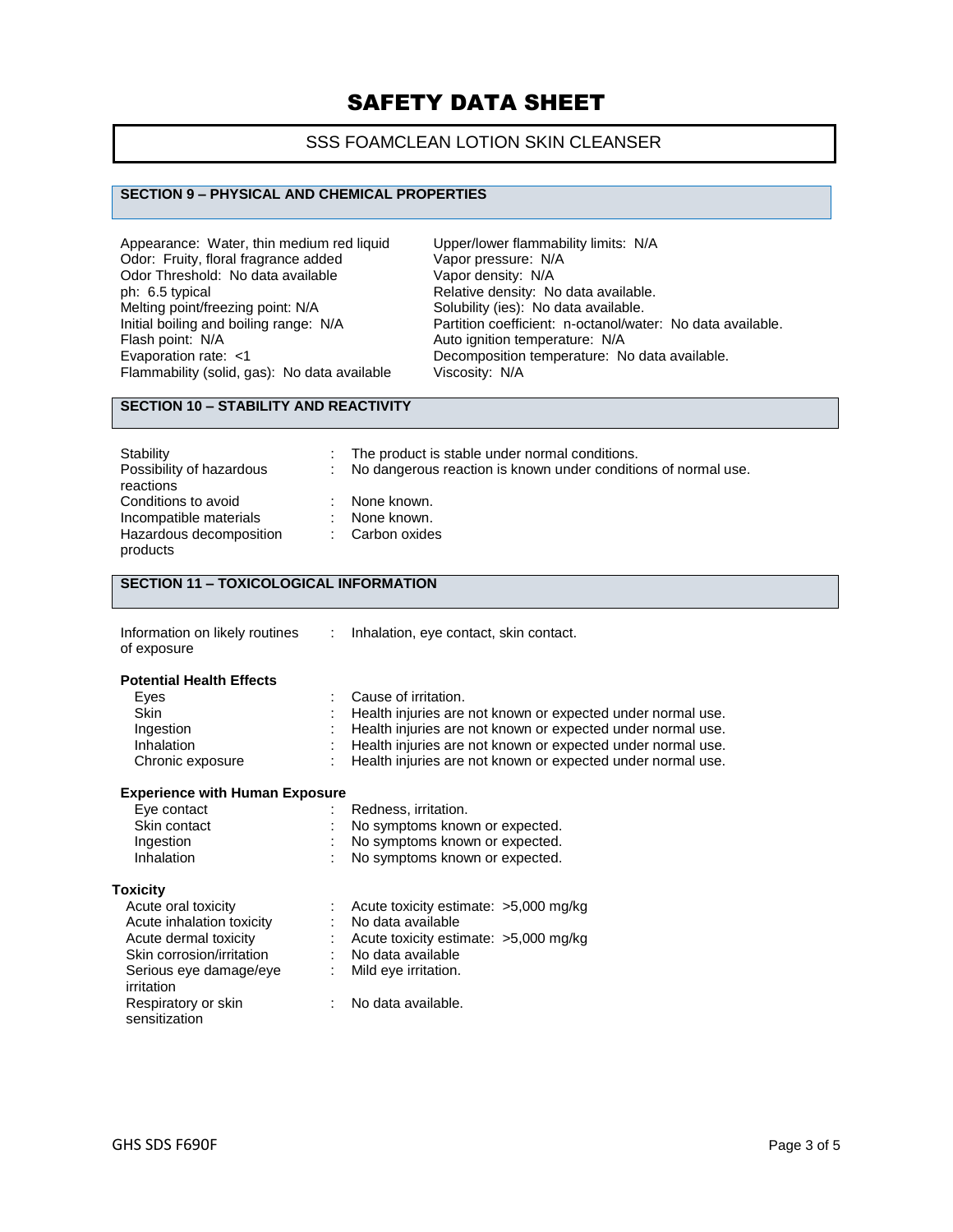#### SSS FOAMCLEAN LOTION SKIN CLEANSER

| Carcinogenicity                             |                                                                                                                                                                                                                                                                                                      |
|---------------------------------------------|------------------------------------------------------------------------------------------------------------------------------------------------------------------------------------------------------------------------------------------------------------------------------------------------------|
| <b>IARC</b>                                 | No component of this product present at levels greater than or equal to 0.1%<br>is identified as a probable, possible or confirmed human carcinogen by<br>IARC.                                                                                                                                      |
| <b>OSHA</b>                                 | No ingredient of this product presents at levels greater than or equal to 0.1%<br>is identified as a carcinogen or potential carcinogen by OSHA.                                                                                                                                                     |
| <b>NTP</b>                                  | No ingredient of this product present at levels greater than or equal to 0.1%<br>is identified as a known or anticipated carcinogen by NTP.                                                                                                                                                          |
| <b>SECTION 12 - ECOLOGICAL INFORMATION</b>  |                                                                                                                                                                                                                                                                                                      |
| <b>Ecological Tests</b>                     | Data is not available.                                                                                                                                                                                                                                                                               |
| Environmental Impact                        | The product ingredients are expected to be safe for the environment at the<br>concentrations predicted under normal use and accidental spill scenarios.<br>Packaging components are compatible with the conventional solid waste<br>management practices.                                            |
| <b>SECTION 13 - DISPOSAL CONSIDERATIONS</b> |                                                                                                                                                                                                                                                                                                      |
| Disposal methods                            | The product should not be allowed to enter drains, water courses or the soil.<br>When possible recycling is preferred to disposal or incineration. If recycling<br>is not practicable, dispose of in compliance with local regulations. Dispose<br>of wastes in an approved waste disposal facility. |
| Disposal considerations                     | Dispose of as unused product. Empty containers should be taken to an<br>approved waste handling site for recycling or disposal. Do not reuse empty<br>containers.                                                                                                                                    |
| <b>SECTION 14 - TRANSPORT INFORMATION</b>   |                                                                                                                                                                                                                                                                                                      |

Certain shipping modes or package sizes may have exceptions from the transport regulations. The classification provided may not reflect those exceptions and may not apply to all shipping modes or package sizes. The shipper / consignor / sender are responsible to ensure that the packaging, labeling, and markings are in compliance with the selected mode of transport.

| <b>Shipment</b> | <b>Identification Number</b> | <b>Proper Shipping Name</b> | <b>Hazardous</b><br><b>Classification</b> | <b>Packaging Group</b> |
|-----------------|------------------------------|-----------------------------|-------------------------------------------|------------------------|
| US DOT          | Not dangerous goods          | N/A                         | N/A                                       | None                   |
| IATA (Air)      | Not dangerous goods          | N/A                         | N/A                                       | None                   |
| IMDG (Vessel)   | Not dangerous goods          | N/A                         | N/A                                       | None                   |